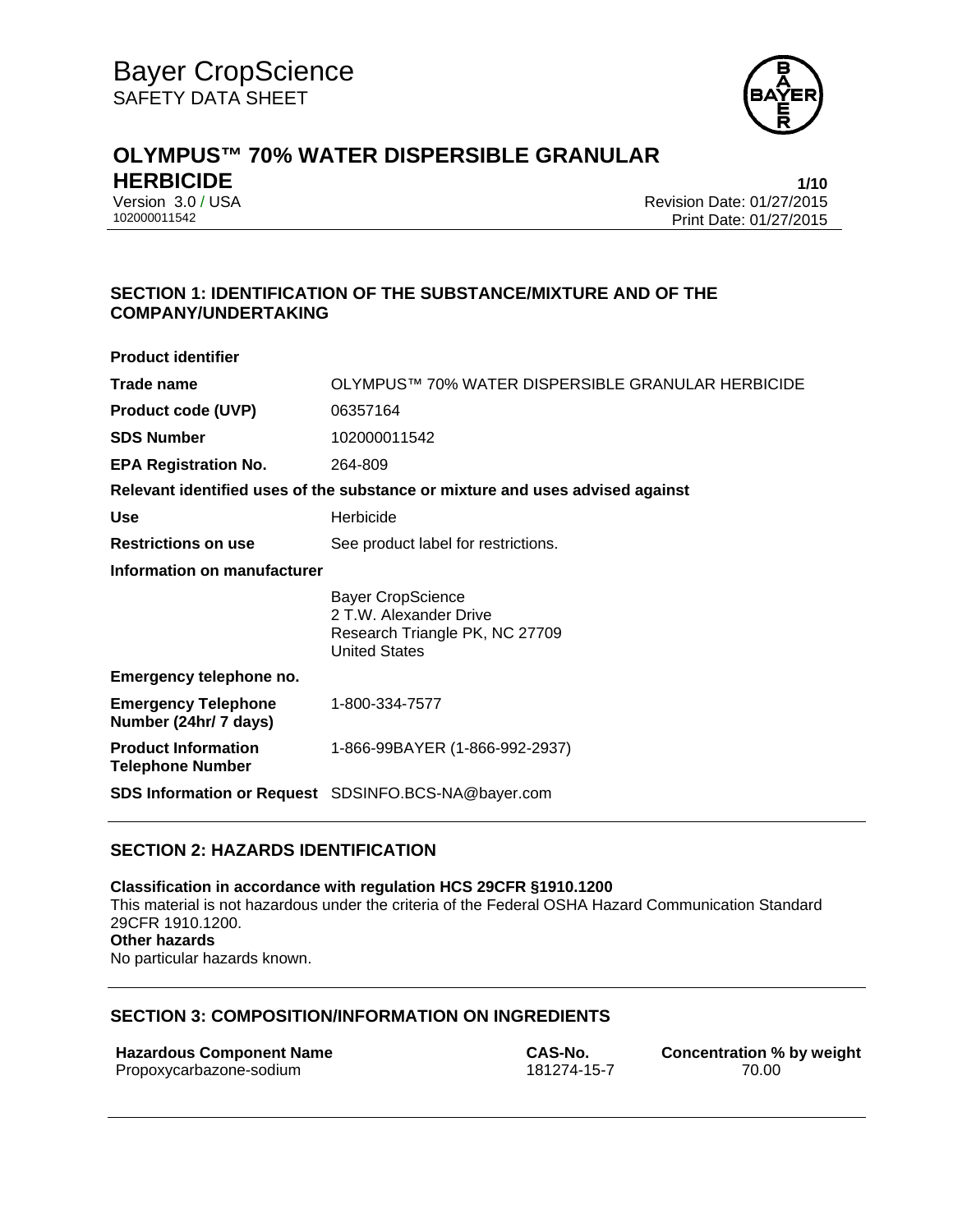

# **OLYMPUS™ 70% WATER DISPERSIBLE GRANULAR HERBICIDE 2/10**

Version 3.0 / USA Revision Date: 01/27/2015<br>102000011542 Print Date: 01/27/2015 Print Date: 01/27/2015

# **SECTION 4: FIRST AID MEASURES**

| <b>Description of first aid measures</b>                                   |                                                                                                                                                                                                                                                                                                           |  |
|----------------------------------------------------------------------------|-----------------------------------------------------------------------------------------------------------------------------------------------------------------------------------------------------------------------------------------------------------------------------------------------------------|--|
| <b>General advice</b>                                                      | When possible, have the product container or label with you when<br>calling a poison control center or doctor or going for treatment.                                                                                                                                                                     |  |
| Inhalation                                                                 | Move to fresh air. If person is not breathing, call 911 or an ambulance,<br>then give artificial respiration, preferably mouth-to-mouth if possible. Call<br>a physician or poison control center immediately.                                                                                            |  |
| <b>Skin contact</b>                                                        | Take off contaminated clothing and shoes immediately. Wash off<br>immediately with plenty of water for at least 15 minutes. Call a physician<br>or poison control center immediately.                                                                                                                     |  |
| Eye contact                                                                | Hold eye open and rinse slowly and gently with water for 15-20 minutes.<br>Remove contact lenses, if present, after the first 5 minutes, then<br>continue rinsing eye. Call a physician or poison control center<br>immediately.                                                                          |  |
| Ingestion                                                                  | Call a physician or poison control center immediately. DO NOT induce<br>vomiting unless directed to do so by a physician or poison control<br>center. Rinse out mouth and give water in small sips to drink. Never give<br>anything by mouth to an unconscious person. Do not leave victim<br>unattended. |  |
| Most important symptoms and effects, both acute and delayed                |                                                                                                                                                                                                                                                                                                           |  |
| <b>Symptoms</b>                                                            | No symptoms known or expected.                                                                                                                                                                                                                                                                            |  |
| Indication of any immediate medical attention and special treatment needed |                                                                                                                                                                                                                                                                                                           |  |
| <b>Treatment</b>                                                           | Appropriate supportive and symptomatic treatment as indicated by the<br>patient's condition is recommended. There is no specific antidote.                                                                                                                                                                |  |

# **SECTION 5: FIREFIGHTING MEASURES**

| <b>Extinguishing media</b>                                  |                                                                                                                                                             |
|-------------------------------------------------------------|-------------------------------------------------------------------------------------------------------------------------------------------------------------|
| <b>Suitable</b>                                             | Use water spray, alcohol-resistant foam, dry chemical or carbon dioxide.                                                                                    |
| Unsuitable                                                  | High volume water jet                                                                                                                                       |
| Special hazards arising<br>from the substance or<br>mixture | In the event of fire the following may be released:, Hydrogen cyanide<br>(hydrocyanic acid), Carbon monoxide (CO), Sulphur oxides, Nitrogen<br>oxides (NOx) |
| <b>Advice for firefighters</b>                              |                                                                                                                                                             |
| <b>Special protective</b><br>equipment for fire-fighters    | In the event of fire and/or explosion do not breathe fumes. In the event<br>of fire, wear self-contained breathing apparatus.                               |
| <b>Further information</b>                                  | Contain the spread of the fire-fighting media. Do not allow run-off from<br>fire fighting to enter drains or water courses.                                 |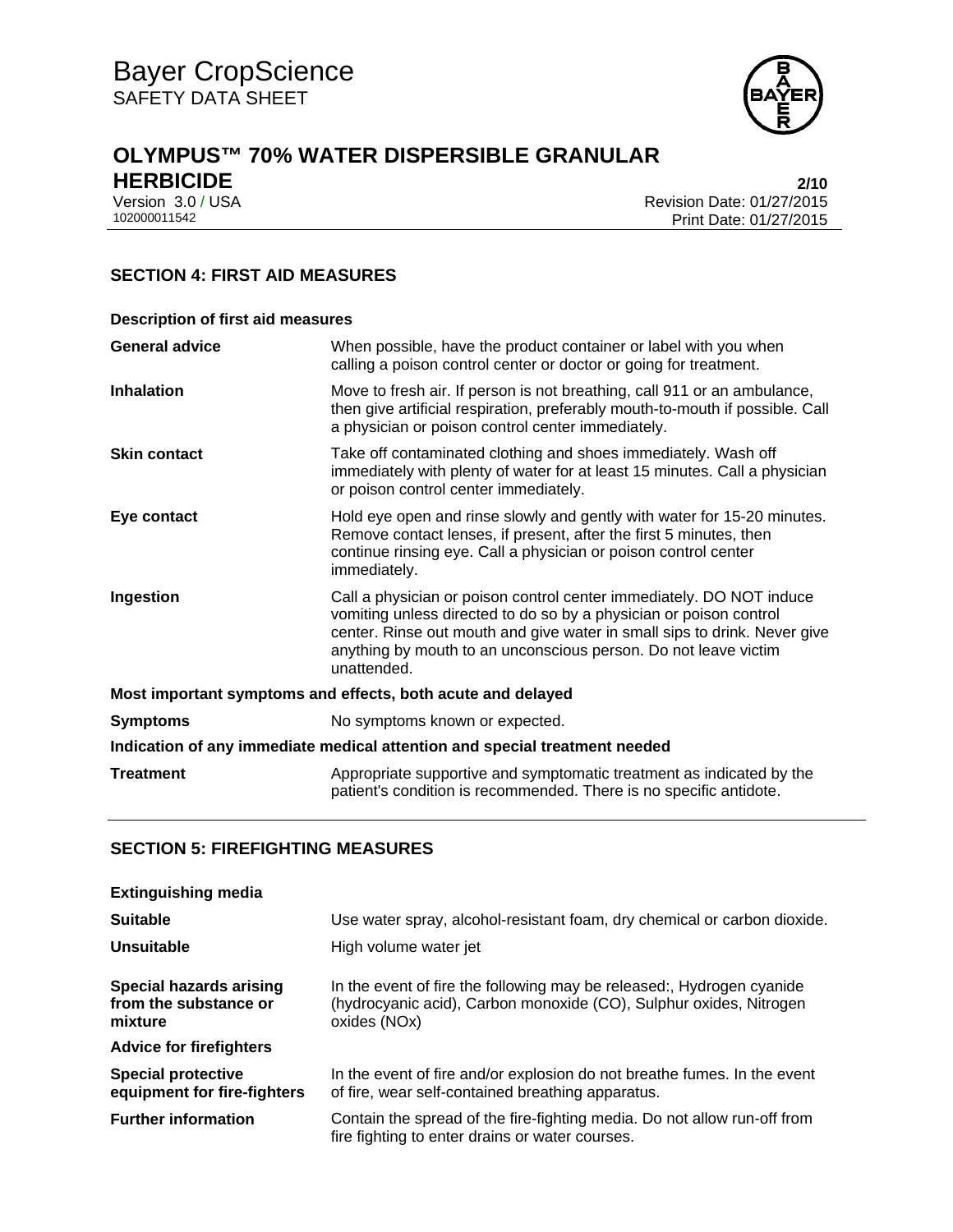

# **OLYMPUS™ 70% WATER DISPERSIBLE GRANULAR HERBICIDE 3/10**

Version 3.0 / USA Revision Date: 01/27/2015<br>102000011542 Print Date: 01/27/2015 Print Date: 01/27/2015

|                                 | Keep out of smoke. Fight fire from upwind position. Cool closed<br>containers exposed to fire with water spray. |
|---------------------------------|-----------------------------------------------------------------------------------------------------------------|
| <b>Flash point</b>              | not applicable                                                                                                  |
| <b>Autoignition temperature</b> | no data available                                                                                               |
| <b>Lower explosion limit</b>    | no data available                                                                                               |
| <b>Upper explosion limit</b>    | no data available                                                                                               |
| <b>Explosivity</b>              | Not explosive<br>92/69/EEC, A.14 / OECD 113                                                                     |

# **SECTION 6: ACCIDENTAL RELEASE MEASURES**

| Personal precautions, protective equipment and emergency procedures |                                                                                                                                                                                                   |  |
|---------------------------------------------------------------------|---------------------------------------------------------------------------------------------------------------------------------------------------------------------------------------------------|--|
| <b>Precautions</b>                                                  | Keep unauthorized people away. Isolate hazard area. Avoid contact<br>with spilled product or contaminated surfaces.                                                                               |  |
| Methods and materials for containment and cleaning up               |                                                                                                                                                                                                   |  |
| Methods for cleaning up                                             | Avoid dust formation. Sweep up or vacuum up spillage and collect in<br>suitable container for disposal. Clean contaminated floors and objects<br>thoroughly, observing environmental regulations. |  |
| <b>Additional advice</b>                                            | Use personal protective equipment. Do not allow to enter soil,<br>waterways or waste water canal. Do not allow product to contact non-<br>target plants.                                          |  |
| Reference to other sections                                         | Information regarding safe handling, see section 7.<br>Information regarding personal protective equipment, see section 8.<br>Information regarding waste disposal, see section 13.               |  |

## **SECTION 7: HANDLING AND STORAGE**

#### **Precautions for safe handling**

| Advice on safe handling                                   | Use only in area provided with appropriate exhaust ventilation. For<br>personal protection see section 8.                                                                                                                                                                                                                                                                                                                                     |
|-----------------------------------------------------------|-----------------------------------------------------------------------------------------------------------------------------------------------------------------------------------------------------------------------------------------------------------------------------------------------------------------------------------------------------------------------------------------------------------------------------------------------|
| <b>Advice on protection</b><br>against fire and explosion | No special precautions required.                                                                                                                                                                                                                                                                                                                                                                                                              |
| <b>Hygiene measures</b>                                   | Wash hands thoroughly with soap and water after handling and before<br>eating, drinking, chewing gum, using tobacco, using the toilet or<br>applying cosmetics.<br>Remove Personal Protective Equipment (PPE) immediately after<br>handling this product. Before removing gloves clean them with soap and<br>water. Remove soiled clothing immediately and clean thoroughly before<br>using again. Wash thoroughly and put on clean clothing. |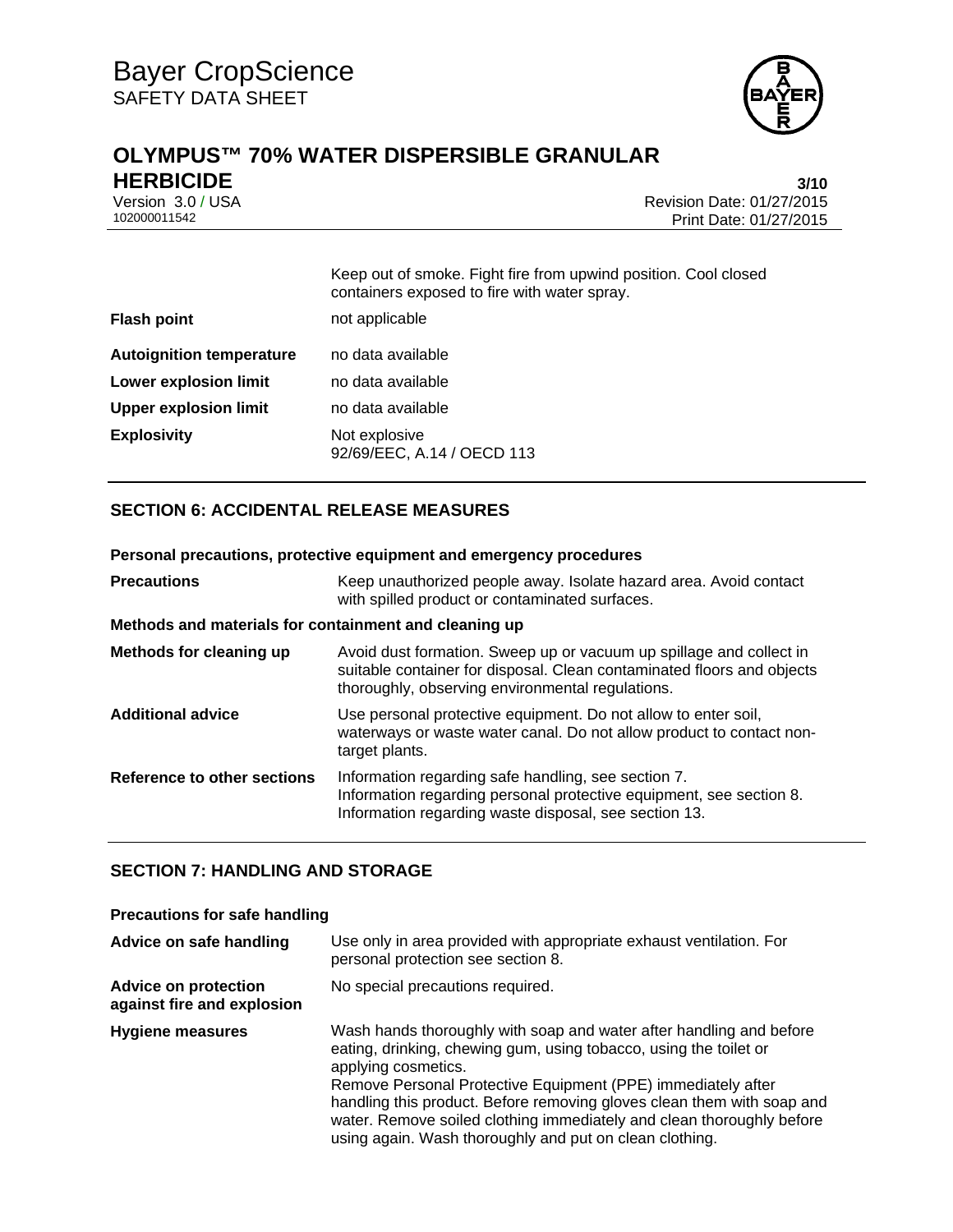

# **OLYMPUS™ 70% WATER DISPERSIBLE GRANULAR HERBICIDE 4/10**

Version 3.0 / USA Revision Date: 01/27/2015 Print Date: 01/27/2015

#### **Conditions for safe storage, including any incompatibilities**

| <b>Requirements for storage</b><br>areas and containers | Store in a cool, dry place and in such a manner as to prevent cross<br>contamination with other crop protection products, fertilizers, food, and<br>feed. Store in original container and out of the reach of children,<br>preferably in a locked storage area. |
|---------------------------------------------------------|-----------------------------------------------------------------------------------------------------------------------------------------------------------------------------------------------------------------------------------------------------------------|
|                                                         | Advice on common storage Keep away from food, drink and animal feedingstuffs.                                                                                                                                                                                   |

# **SECTION 8: EXPOSURE CONTROLS/PERSONAL PROTECTION**

#### **Control parameters**

| <b>Components</b>       | <b>CAS-No.</b> | <b>Control parameters</b> | <b>Update</b> | <b>Basis</b> |
|-------------------------|----------------|---------------------------|---------------|--------------|
| Propoxycarbazone-sodium | 181274-15-7    | 10 $mq/m3$                |               | OES BCS*     |
|                         |                | 'TWA)                     |               |              |

\*OES BCS: Internal Bayer CropScience "Occupational Exposure Standard"

#### **Exposure controls**

### **Personal protective equipment**

In normal use and handling conditions please refer to the label and/or leaflet. In all other cases the following recommendations would apply.

| <b>Respiratory protection</b>      | When respirators are required, select NIOSH approved equipment<br>based on actual or potential airborne concentrations and in<br>accordance with the appropriate regulatory standards and/or industry<br>recommendations. |
|------------------------------------|---------------------------------------------------------------------------------------------------------------------------------------------------------------------------------------------------------------------------|
| <b>Hand protection</b>             | Chemical resistant gloves made of waterproof material such as<br>polyethylene or polyvinyl chloride                                                                                                                       |
| Eye protection                     | Goggles                                                                                                                                                                                                                   |
| Skin and body protection           | Wear long-sleeved shirt and long pants and shoes plus socks.                                                                                                                                                              |
| <b>General protective measures</b> | Follow manufacturer's instructions for cleaning/maintaining PPE. If<br>no such instructions for washables, use detergent and warm/tepid<br>water.<br>Keep and wash PPE separately from other laundry.                     |

## **SECTION 9. PHYSICAL AND CHEMICAL PROPERTIES**

| Appearance             | tan                                         |
|------------------------|---------------------------------------------|
| <b>Physical State</b>  | granular                                    |
| Odor                   | weak characteristic                         |
| <b>Odour Threshold</b> | no data available                           |
| рH                     | 7.5 - 9.0 at 10 % (23 °C) (deionized water) |
| <b>Vapor Pressure</b>  | no data available                           |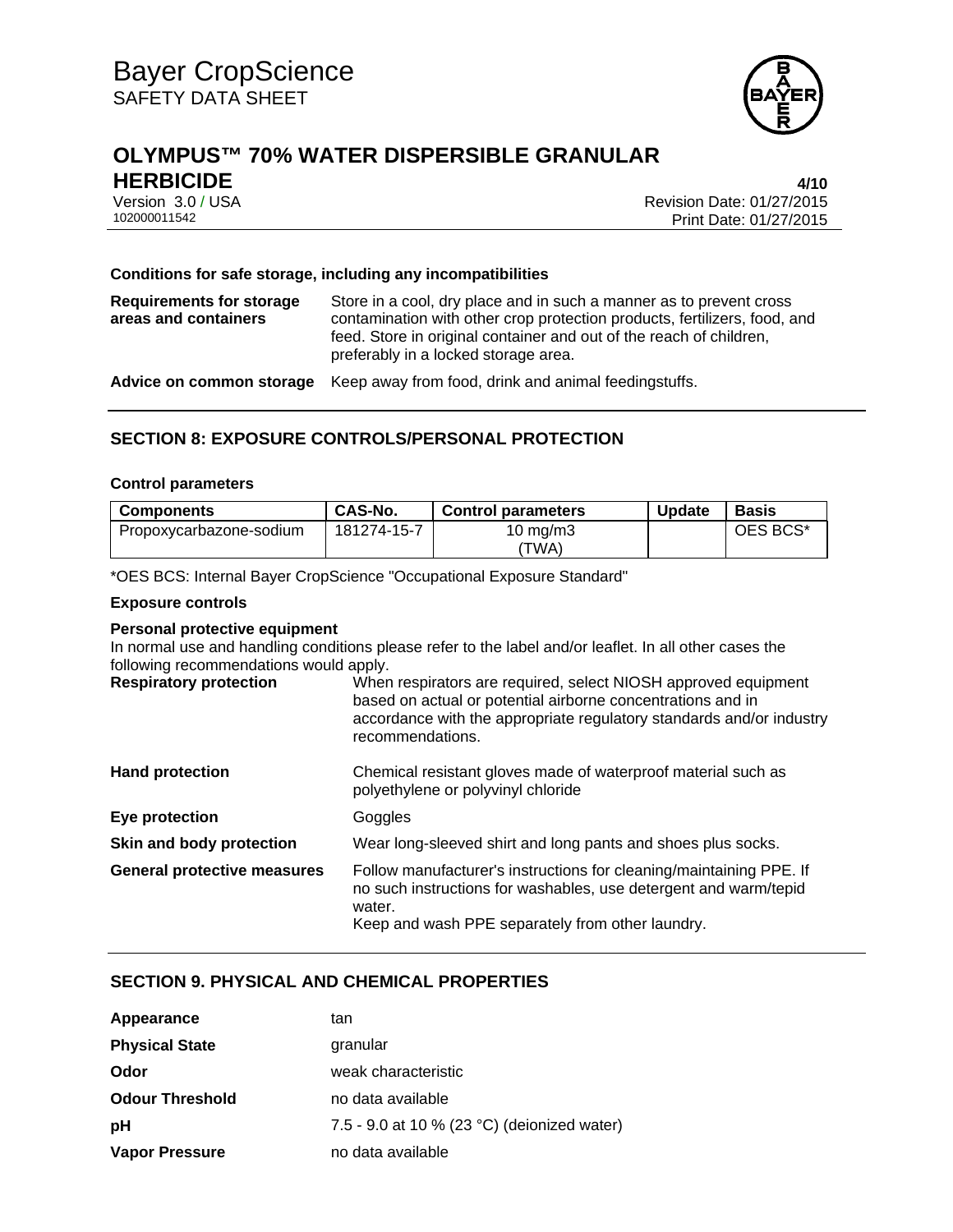

# **OLYMPUS™ 70% WATER DISPERSIBLE GRANULAR HERBICIDE** 5/10<br>Version 3.0 / USA 6/10<br>Revision Date: 01/27/2015

Version 3.0 / USA Revision Date: 01/27/2015 Print Date: 01/27/2015

| Vapor Density (Air = 1)                           | no data available                                            |  |
|---------------------------------------------------|--------------------------------------------------------------|--|
| <b>Bulk density</b>                               | 0.548 - 0.643 g/ml (loose)                                   |  |
| <b>Evapouration rate</b>                          | not applicable                                               |  |
| <b>Boiling Point</b>                              | no data available                                            |  |
| <b>Melting / Freezing Point</b>                   | from 160 °C / 320 °F                                         |  |
| <b>Water solubility</b>                           | ca. 42 g/l                                                   |  |
| <b>Minimum Ignition Energy</b>                    | no data available                                            |  |
| <b>Decomposition</b><br>temperature               | > 175 °C, Heating rate: 3 K/min Exothermic decomposition.    |  |
| <b>Partition coefficient: n-</b><br>octanol/water | not applicable                                               |  |
| <b>Viscosity</b>                                  |                                                              |  |
|                                                   | no data available                                            |  |
| <b>Flash point</b>                                | not applicable                                               |  |
| <b>Autoignition temperature</b>                   | no data available                                            |  |
| Lower explosion limit                             | no data available                                            |  |
| <b>Upper explosion limit</b>                      | no data available                                            |  |
| <b>Explosivity</b>                                | Not explosive<br>92/69/EEC, A.14 / OECD 113                  |  |
| <b>Other information</b>                          | Further safety related physical-chemical data are not known. |  |

# **SECTION 10: STABILITY AND REACTIVITY**

| <b>Reactivity</b>                            |                                                                                         |  |
|----------------------------------------------|-----------------------------------------------------------------------------------------|--|
| <b>Thermal decomposition</b>                 | $>$ 175 °C, Heating rate: 3 K/min<br>Exothermic decomposition.                          |  |
| <b>Chemical stability</b>                    | Stable under recommended storage conditions.                                            |  |
| <b>Possibility of hazardous</b><br>reactions | No hazardous reactions when stored and handled according to<br>prescribed instructions. |  |
| <b>Conditions to avoid</b>                   | Extremes of temperature and direct sunlight.                                            |  |
| Incompatible materials                       | no data available                                                                       |  |
| <b>Hazardous decomposition</b><br>products   | No decomposition products expected under normal conditions of use.                      |  |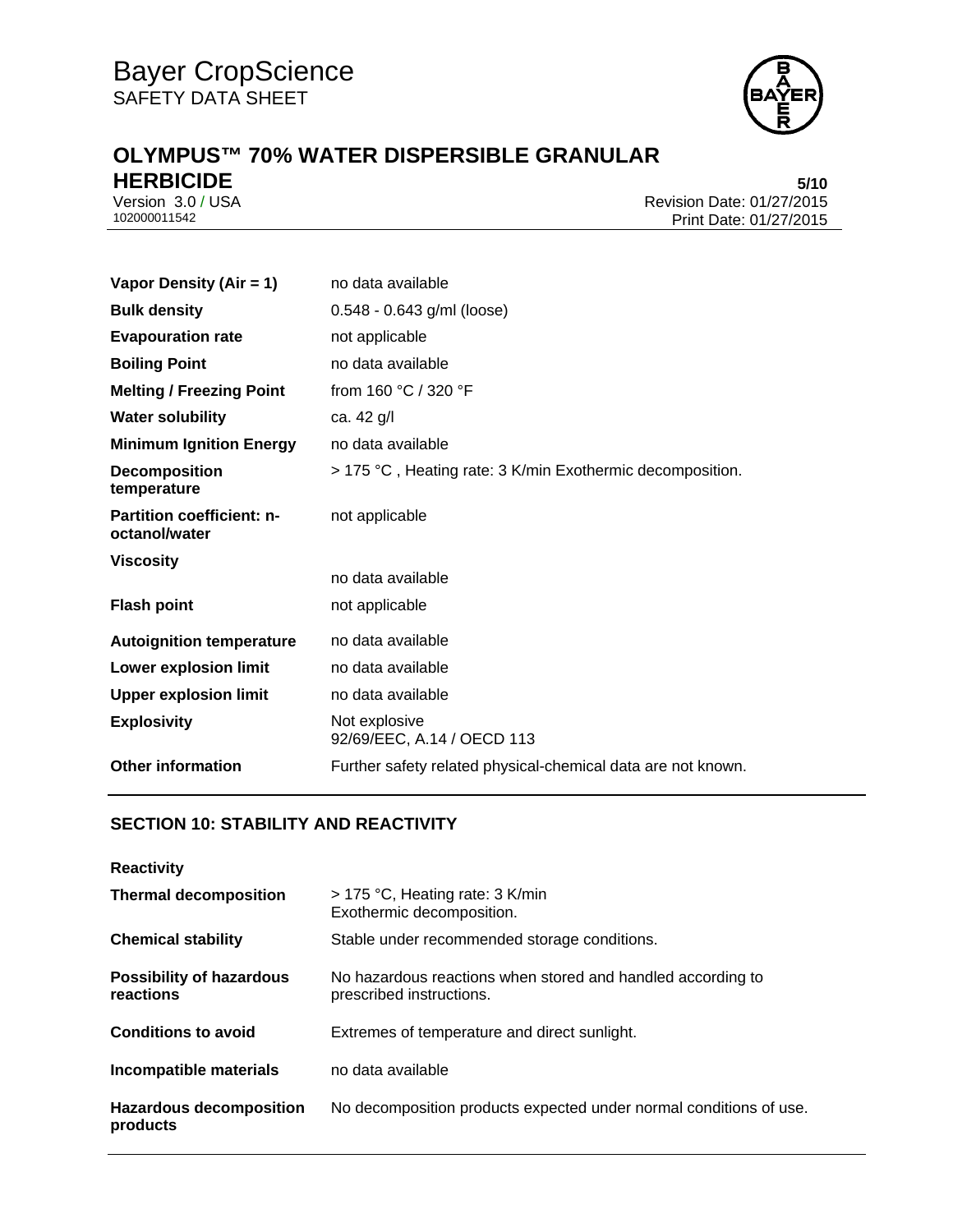

# **OLYMPUS™ 70% WATER DISPERSIBLE GRANULAR HERBICIDE 6/10**

Version 3.0 / USA Revision Date: 01/27/2015<br>102000011542 Print Date: 01/27/2015 Print Date: 01/27/2015

# **SECTION 11: TOXICOLOGICAL INFORMATION**

| <b>Exposure routes</b><br><b>Immediate Effects</b> | Ingestion, Inhalation, Skin contact, Eye contact                                                                                                        |  |
|----------------------------------------------------|---------------------------------------------------------------------------------------------------------------------------------------------------------|--|
| Ingestion                                          | Harmful if swallowed.                                                                                                                                   |  |
| Information on toxicological effects               |                                                                                                                                                         |  |
| <b>Acute oral toxicity</b>                         | LD50 (male/female combined rat) $> 2,000$ mg/kg                                                                                                         |  |
| <b>Acute inhalation toxicity</b>                   | LC50 (male/female combined rat) $>$ 4.995 mg/l<br>Exposure time: 4 h<br>Determined in the form of dust.<br>(actual)                                     |  |
|                                                    | LC50 (male/female combined rat) $>$ 19.98 mg/l<br>Exposure time: 1 h<br>Determined in the form of dust.<br>Extrapolated from the 4 hr LC50.<br>(actual) |  |
| <b>Acute dermal toxicity</b>                       | LD50 (male/female combined rat) $> 2,000$ mg/kg                                                                                                         |  |
| <b>Skin irritation</b>                             | No skin irritation (rabbit)<br>Information given is based on data obtained from similar substances.                                                     |  |
| <b>Eye irritation</b>                              | Minimally irritating. (rabbit)                                                                                                                          |  |
| <b>Sensitisation</b>                               | Non-sensitizing. (guinea pig)<br>OECD Test Guideline 406, Buehler test<br>Information given is based on data obtained from similar substances.          |  |

### **Assessment repeated dose toxicity**

Propoxycarbazone-sodium did not cause specific target organ toxicity in experimental animal studies.

#### **Assessment Mutagenicity**

Propoxycarbazone-sodium was not mutagenic or genotoxic in a battery of in vitro and in vivo tests.

## **Assessment Carcinogenicity**

Propoxycarbazone-sodium was not carcinogenic in lifetime feeding studies in rats and mice.

**ACGIH** 

None.

**NTP** 

None.

**IARC** 

None.

**OSHA**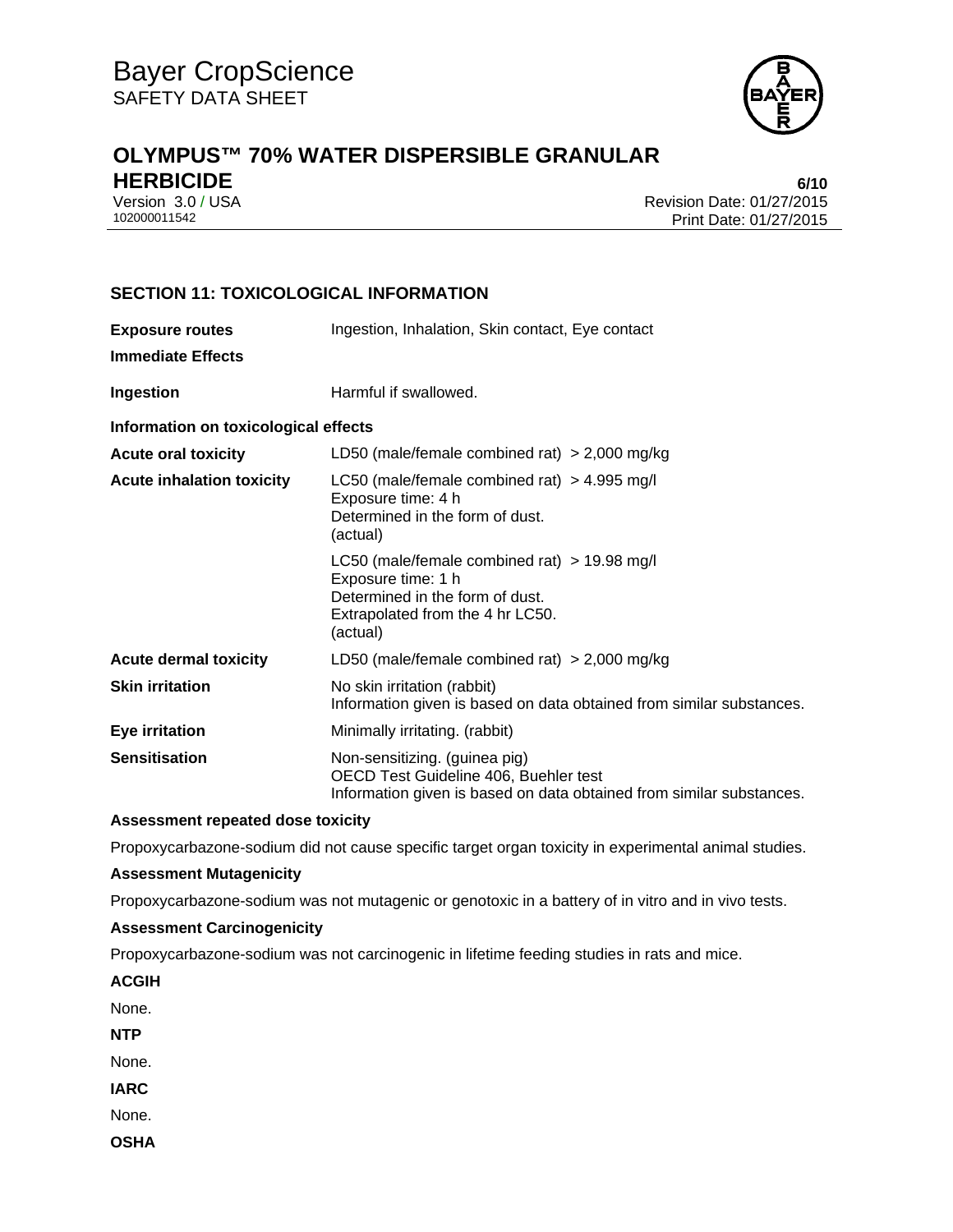

# **OLYMPUS™ 70% WATER DISPERSIBLE GRANULAR HERBICIDE 7/10**

Version 3.0 / USA Revision Date: 01/27/2015 Print Date: 01/27/2015

None.

#### **Assessment toxicity to reproduction**

Propoxycarbazone-sodium did not cause reproductive toxicity in a two-generation study in rats.

#### **Assessment developmental toxicity**

Propoxycarbazone-sodium did not cause developmental toxicity in rats. Propoxycarbazone-sodium caused developmental toxicity in rabbits only at dose levels toxic to the dams. The developmental effects seen with Propoxycarbazone-sodium are related to maternal toxicity.

#### **Further information**

Only acute toxicity studies have been performed on the formulated product. The non-acute information pertains to the active ingredient(s).

# **SECTION 12: ECOLOGICAL INFORMATION**

| <b>Toxicity to fish</b>                     | LC50 (Oncorhynchus mykiss (rainbow trout)) > 77.6 mg/l<br>Exposure time: 96 h<br>The value mentioned relates to the active ingredient.                                                                                                                                                                                                                                                                                                                        |  |
|---------------------------------------------|---------------------------------------------------------------------------------------------------------------------------------------------------------------------------------------------------------------------------------------------------------------------------------------------------------------------------------------------------------------------------------------------------------------------------------------------------------------|--|
| <b>Toxicity to aquatic</b><br>invertebrates | EC50 (Daphnia magna (Water flea)) > 107 mg/l<br>Exposure time: 48 h<br>The value mentioned relates to the active ingredient.                                                                                                                                                                                                                                                                                                                                  |  |
| <b>Toxicity to aquatic plants</b>           | EC50 (Selenastrum capricornutum) > 113.4 mg/l<br>Exposure time: 72 h<br>Test conducted with a similar formulation.                                                                                                                                                                                                                                                                                                                                            |  |
|                                             | EC50 (Lemna gibba (duckweed)) 0.0158 mg/l<br>Exposure time: 7 d<br>Test conducted with a similar formulation.                                                                                                                                                                                                                                                                                                                                                 |  |
| <b>Biodegradability</b>                     | Propoxycarbazone-sodium: ; not rapidly biodegradable                                                                                                                                                                                                                                                                                                                                                                                                          |  |
| Koc                                         | Propoxycarbazone-sodium: Koc: 29                                                                                                                                                                                                                                                                                                                                                                                                                              |  |
| <b>Bioaccumulation</b>                      | Propoxycarbazone-sodium: ; Does not bioaccumulate.                                                                                                                                                                                                                                                                                                                                                                                                            |  |
| <b>Mobility in soil</b>                     | Propoxycarbazone-sodium: Mobile in soils                                                                                                                                                                                                                                                                                                                                                                                                                      |  |
| <b>Additional ecological</b><br>information | No other effects to be mentioned.                                                                                                                                                                                                                                                                                                                                                                                                                             |  |
| <b>Environmental precautions</b>            | Do not apply directly to water, to areas where surface water is present<br>or to intertidal areas below the mean high water mark.<br>Do not contaminate surface or ground water by cleaning equipment or<br>disposal of wastes, including equipment wash water.<br>Do not apply when weather conditions favor runoff or drift.<br>Drift or runoff from treated areas may adversely affect non-target plants.<br>Apply this product as specified on the label. |  |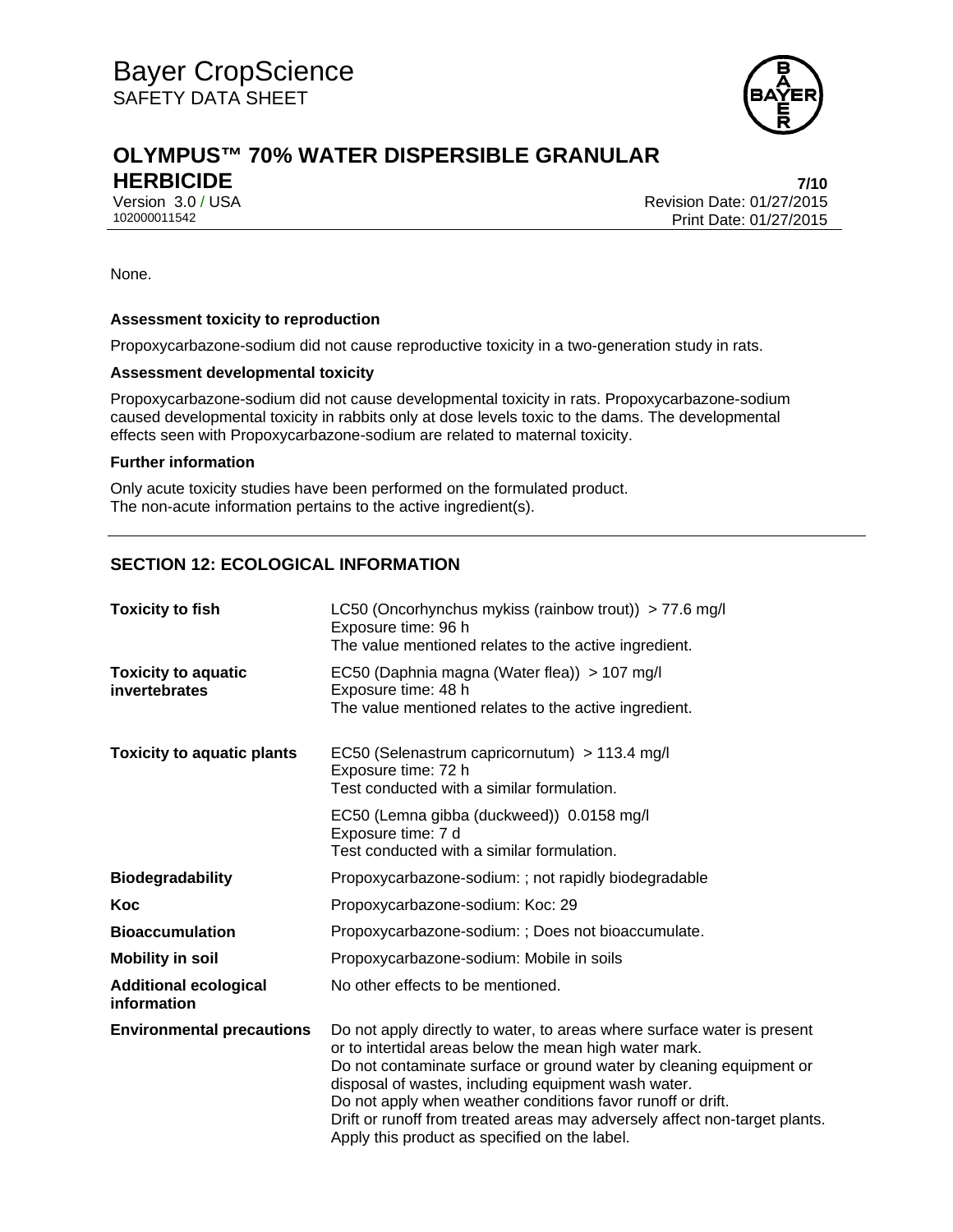

# **OLYMPUS™ 70% WATER DISPERSIBLE GRANULAR HERBICIDE 8/10**

Version 3.0 / USA Revision Date: 01/27/2015 Print Date: 01/27/2015

## **SECTION 13: DISPOSAL CONSIDERATIONS**

#### **Waste treatment methods**

| <b>Product</b>                | In accordance with current regulations and, if necessary, after<br>consultation with the site operator and/or with the responsible authority,<br>the product may be taken to a waste disposal site or incineration plant.<br>Pesticide, spray mixture or rinse water that cannot be used according to<br>label instructions may be disposed of on site or at an approved waste<br>disposal facility. |
|-------------------------------|------------------------------------------------------------------------------------------------------------------------------------------------------------------------------------------------------------------------------------------------------------------------------------------------------------------------------------------------------------------------------------------------------|
| <b>Contaminated packaging</b> | Triple rinse containers.<br>Completely empty container into application equipment, then dispose of<br>empty container in a sanitary landfill, by incineration or by other<br>procedures approved by state/provincial and local authorities.<br>If burned, stay out of smoke.<br>Follow advice on product label and/or leaflet.                                                                       |
| <b>RCRA Information</b>       | Characterization and proper disposal of this material as a special or<br>hazardous waste is dependent upon Federal, State and local laws and<br>are the user's responsibility. RCRA classification may apply.                                                                                                                                                                                        |

## **SECTION 14: TRANSPORT INFORMATION**

| 49CFR                    | Not dangerous goods / not hazardous material |  |
|--------------------------|----------------------------------------------|--|
| <b>IMDG</b>              |                                              |  |
| UN number                | 3077                                         |  |
| Class                    | 9                                            |  |
| Packaging group          | Ш                                            |  |
| Marine pollutant         | YES.                                         |  |
| Proper shipping name     | ENVIRONMENTALLY HAZARDOUS SUBSTANCE, SOLID,  |  |
|                          | N.O.S.                                       |  |
|                          | (PROPOXYCARBAZONE-SODIUM MIXTURE)            |  |
| <b>IATA</b>              |                                              |  |
| UN number                | 3077                                         |  |
| Class                    | 9                                            |  |
| Packaging group          | Ш                                            |  |
| Environm. Hazardous Mark | <b>YES</b>                                   |  |
| Proper shipping name     | ENVIRONMENTALLY HAZARDOUS SUBSTANCE, SOLID,  |  |
|                          | N.O.S.                                       |  |
|                          | (PROPOXYCARBAZONE-SODIUM MIXTURE)            |  |

This transportation information is not intended to convey all specific regulatory information relating to this product. It does not address regulatory variations due to package size or special transportation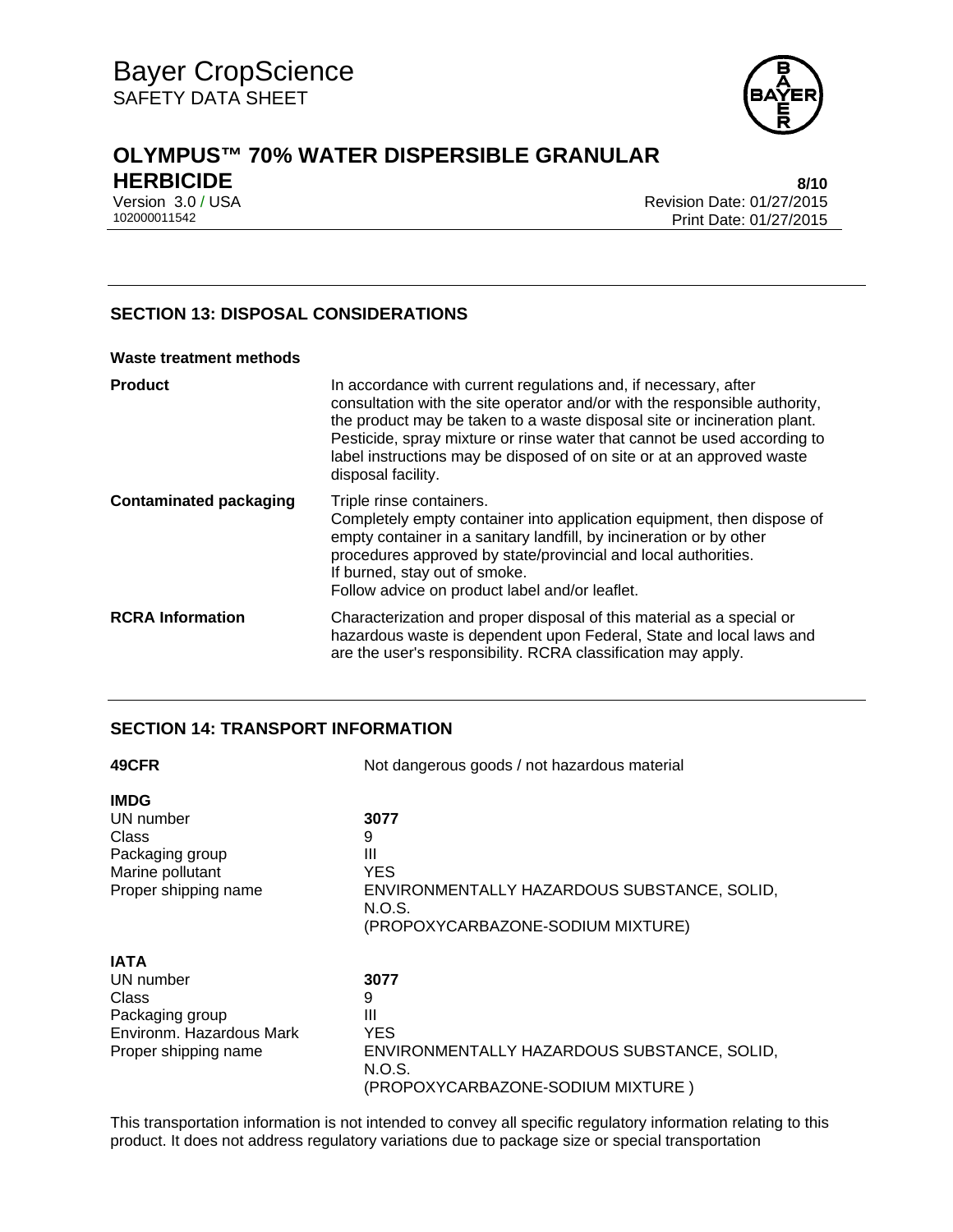

# **OLYMPUS™ 70% WATER DISPERSIBLE GRANULAR HERBICIDE 9/10**

Version 3.0 / USA Revision Date: 01/27/2015 102000011542 Print Date: 01/27/2015

requirements.

Freight Classification: COMPOUNDS, TREE OR WEEDKILLING, N.O.I., other than poison; HAVING A DENSITY OF GREATER THAN 20 LBS. PER CUBIC FOOT

## **SECTION 15: REGULATORY INFORMATION**

**EPA Registration No.** 264-809 **US Federal Regulations TSCA list** None. **US. Toxic Substances Control Act (TSCA) Section 12(b) Export Notification (40 CFR 707, Subpt D)** None. **SARA Title III - Section 302 - Notification and Information** None. **SARA Title III - Section 313 - Toxic Chemical Release Reporting** None. **US States Regulatory Reporting CA Prop65**

This product does not contain any substances known to the State of California to cause cancer.

This product does not contain any substances known to the State of California to cause reproductive harm.

**US State Right-To-Know Ingredients** None.

**Canadian Regulations Canadian Domestic Substance List**  None.

**Environmental CERCLA**  None. **Clean Water Section 307 Priority Pollutants**  None. **Safe Drinking Water Act Maximum Contaminant Levels**  None.

#### **EPA/FIFRA Information:**

This chemical is a pesticide product registered by the Environmental Protection Agency and is subject to certain labeling requirements under federal pesticide law. These requirements differ from the classification criteria and hazard information required for safety data sheets, and for workplace labels of non-pesticide chemicals. Following is the hazard information required on the pesticide label: